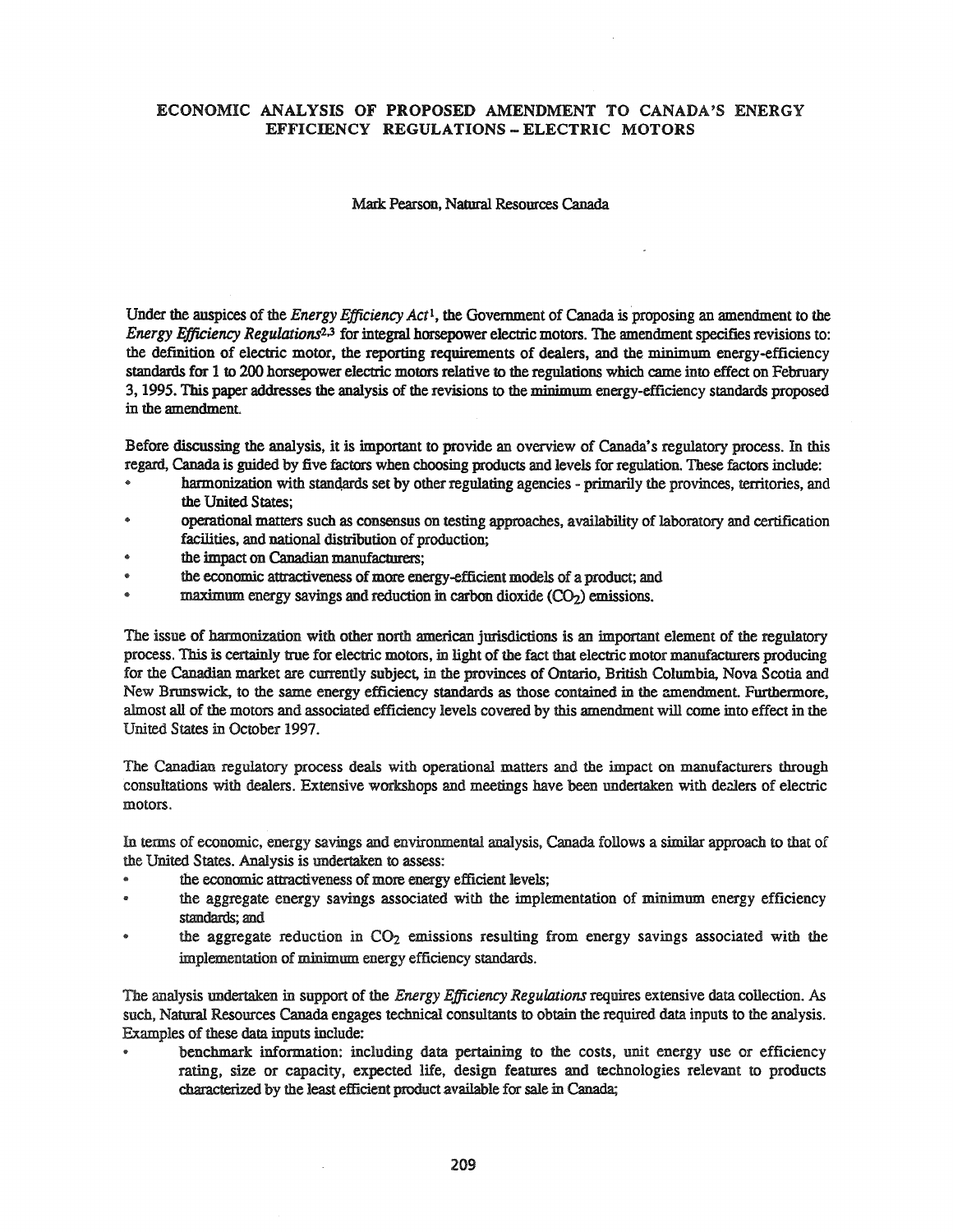- technology information: including the incremental costs and energy savings associated with energy efficiency improvements to benchmark products;
- comprehensive descriptions of technologies which can be compared to technologies contained in the benchmark, including the nature or application of the technologies, ease with which they could be implemented, advantages and disadvantages (i.e., technological, economic and environmental) associated with implementation and use, manufacturers' concerns, and impacts on the consumer; and
- market information including: distribution of annual sales by energy use or efficiency rating, penetration rates, and latitude for improvements in energy efficiency.

#### ECONOMIC ANALYSIS

This section discusses the analysis that was undertaken to determine the economic attractiveness to society of improving the minimum energy efficiency of 1 to 200 horsepower electric motors to levels proposed for federal regulation in Canada Table 1 presents the minimum levels of efficiency proposed for regulation of electric motors. The levels presented in Table 1 coincide with those currently regulated in the provinces of Ontario, British Columbia, Nova Scotia and New Brunswick, as well as those to be regulated in the United States in October 1997.

#### Scope of Analysis

The proposed amendment to the *Energy Efficiency Regulations* covers common motor types as well as nine specific types of motors. The analysis of the most common types of electric motors was undertaken in a comprehensive manner in that it addressed nineteen sizes, ranging from 1 to 200 horsepower, and 3 speeds (1200 (6 pole), 1800 (4 pole) and 3600 (2 pole) revolutions per minute (RPM)), for two motor enclosure types: totally enclosed fan cooled (TEFC) motors; and open drip proof (ODP) motors. A total of 112 configurations were analyzed

Of the nine specific types of motors proposed for inclusion in the amendment, four of these (IEC or metric motors, close coupled motors, vertical pump motors, and explosion proof motors) were subjected to a net benefits analysis  $-$  a total of 53 configurations were analyzed. The economics of the remaining five motor categories (flange mounted motors, non-standatd voltage motors, washdown duty motors, gear motors, and brake motors) were addressed qualitatively.

The data4 used in the analysis of the most common types of electric motors were based on the six largest suppliers of electric motors to Canada: General Electric, Westinghouse, Toshiba, WEG (distributed by VJ. Pamensky), Leeson, and U.S. Electric Motors. It is estimated that these six companies collectively account for approximately 70 to 80 percent of new integral horsepower motor sales in Canada.

The data<sup>5</sup> used to conduct the analysis of the specific types of motors relied on a variety of data sources, including existing computer databases as well as "expert judgement".

# Methodology and Assumptions

The economic attractiveness of electric motors was analyzed using Natural Resources Canada's Equipment Technology Database and Economic Analysis Program. The Equipment Technology Database contains cost and energy savings data associated with technologies more efficient than the benchmark products. The Economic Analysis Program, designed to interface directly with the Equipment Technology Database, is used to extract the appropriate costs and energy savings data for purposes of calculating economic and financial indicators (i. *e.,* the micro analysis).

The analytical methodology is that of a benefit-cost analysis, in which the net present value (or net benefits) was chosen as the indicator of economic attractiveness. The net present value is calculated by subtracting the present value ofincremental costs (referred to below as incremental capital prices) from

the present value of incremental benefits over the useful life of the motor. The incremental cost represents the price differential between the least efficient product available for sale in Canada and products with levels of efficiency which would meet the proposed higher standard. The incremental benefits represent the value of energy savings associated with the efficiency improvement.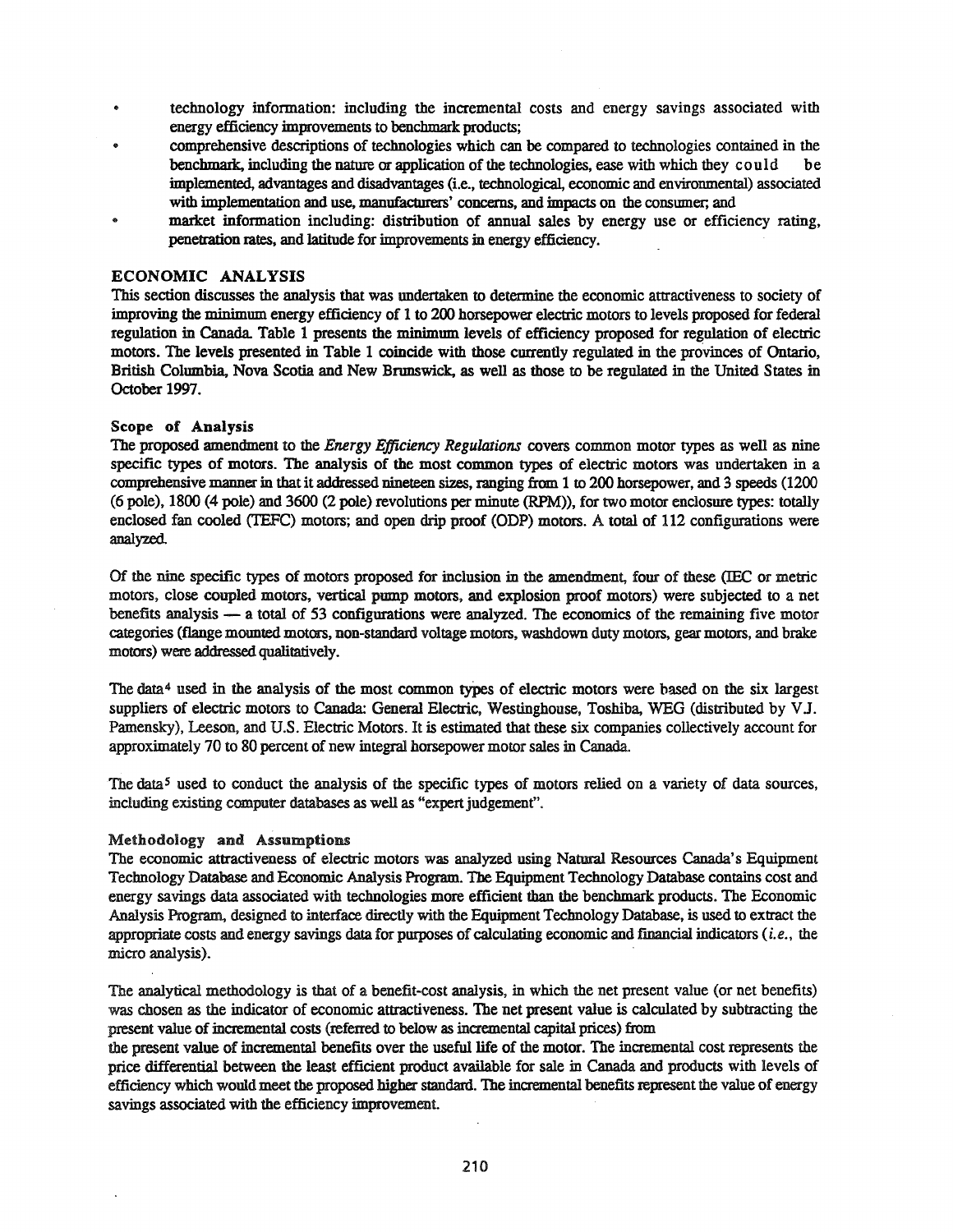A net present value that is negative indicates the efficiency improvement is not economically attractive, whereas a net present value that is greater than zero indicates the efficiency improvement is economically attractive. A net present value equal to zero does not provide a defmitive indication of economic attractiveness.

| Horsepower | 1200 rpm | 1800 rpm | 3600 rpm |
|------------|----------|----------|----------|
| 1.0        | 80.0     | 82.5     | 75.5     |
| 1.5        | 85.5     | 84.0     | 82.5     |
| 2.0        | 86.5     | 84.0     | 82.5     |
| 3.0        | 87.5     | 87.5     | 85.5     |
| 5.0        | 87.5     | 87.5     | 87.5     |
| 7.5        | 89.5     | 89.5     | 88.5     |
| 10.0       | 89.5     | 89.5     | 89.5     |
| 15.0       | 90.2     | 91.0     | 90.2     |
| 20.0       | 90.2     | 91.0     | 90.2     |
| 25.0       | 91.7     | 92.4     | 91.0     |
| 30.0       | 91.7     | 92.4     | 91.0     |
| 40.0       | 93.0     | 93.0     | 91.7     |
| 50.0       | 93.0     | 93.0     | 92.4     |
| 60.0       | 93.6     | 93.6     | 93.0     |
| 75.0       | 93.6     | 94.1     | 93.0     |
| 100.0      | 94.1     | 94.5     | 93.6     |
| 125.0      | 94.1     | 94.5     | 94.5     |
| 150.0      | 95.0     | 95.0     | 94.5     |
| 200.0      | 95.0     | 95.0     | 95.0     |

Table 1 Proposed Minimum Energy Efficiency Standards for Integral Horsepower Electric Motors in Canada (Percent)

#### Assumptions for Base Case Analysis

The economic analysis involved both base case and sensitivity analyses. The base case scenario assumed a 7% real discount rate and Canada average industrial electricity prices, based on Natural Resources Canada's official energy supply demand outlook *(Canada's Energy Outlook* 1992 - *2020: Update 1994).*

Other key base case assumptions include:

- benefits and costs measured in real \$1993;
- incremental motor prices based on a 30% discount of full list price for the commonly stocked motors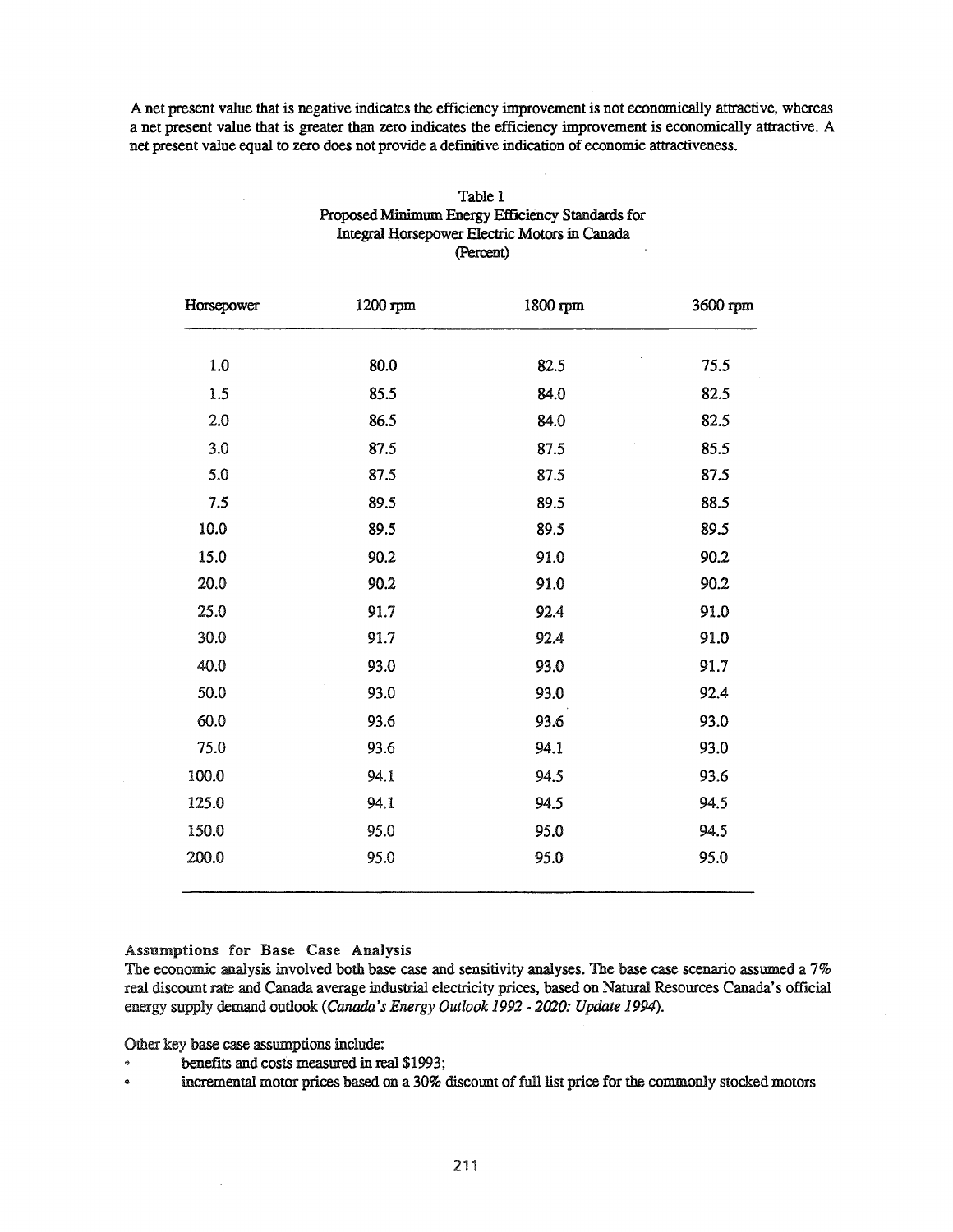and 25% for specific type motors;

- duty cycle: 4,000 hours of operation per year;
- motor load factor: 75%; and
- useful life: 15 years.

Cross-effects (i.e. the partial offset of energy savings associated with the proposed amendment by a net increase in the energy required for space conditioning) were not addressed in the net benefits analysis or the aggregate energy savings analysis, since it was judged that research findings on this issue to date are inconclusive.

## Capital Pricing

Although manufacturers publish full list prices for electric motors, they rarely sell them at such rates. Depending on the size of the purchase, motor prices can vary from full list price to discounts of 25 percent, 30 percent, 50 percent and 70 percent. In general, large industrial customers normally purchase in significant quantities and typically deal directly with the motor manufacturer to obtain discounts in the range of 40 to 55 percent. Smaller industrial customers or commercial accounts would normally expect discounts in the order of 30 percent.

In light of the fact that it is difficult to determine which motors are used in commercial versus industrial applications, we chose the more conservative approach to capital pricing. In this regard, a 30 percent discount of full list price was incorporated in the base case analysis for all common types of motors and 25 percent of full list price for all specific types of motors.

## Duty Cycles

The greater the duty cycle, the greater is the potential to save energy. The duty cycle or annual hours of operation for motor use can vary from 2,500 to over 8,000. The annual operation for large industrial plants, which operate on a continuous shift basis, amounts to 8,400 hours. The duty cycle for a 2 shift manufacturing operation is 4,000 hours per year. Furthermore, a B.C. Hydro study6 found that the average duty cycle for all industrial applications to be 6,250 hours per year. Typical operating periods for commercial applications are generally estimated to be about 4,000 hours per year. Although likely conservative, a duty cycle of 4,000 hours was adopted in the base case analysis.

#### Motor Load Factor

Average Canadian motor load factors for commercial and industrial applications are in the range of 75 percent to 80 percent In keeping with relatively conservative assumptions, an average motor load factor of 75 percent was adopted in the base case analysis.

#### Useful Life

The effective operating life of electric motors is in the range of 15 to 20 years, depending on application. For purposes of this analysis, fIfteen years was chosen as the useful life. Although improved quality of design and materials can lead to longer life expectancy and increased resistance to power quality problems in more energy efficient motors, this was not considered in the analysis.

Examples of improvements in design and materials include:

- more copper in stator windings;
- .. low-loss silicon steel and thinner laminations in the stator core;
- .. longer rotor core;
- .. optimized air gap between rotor and stator core;
- improved bearings and seal design;
- higher quality insulation material; and
- optimized fan and air flow design.

#### Sectoral Electricity Prices

Another important factor which influences the results of the analysis is the choice of energy prices. Although some motor applications are concentrated in the commercial sector, we do not have data which would allow us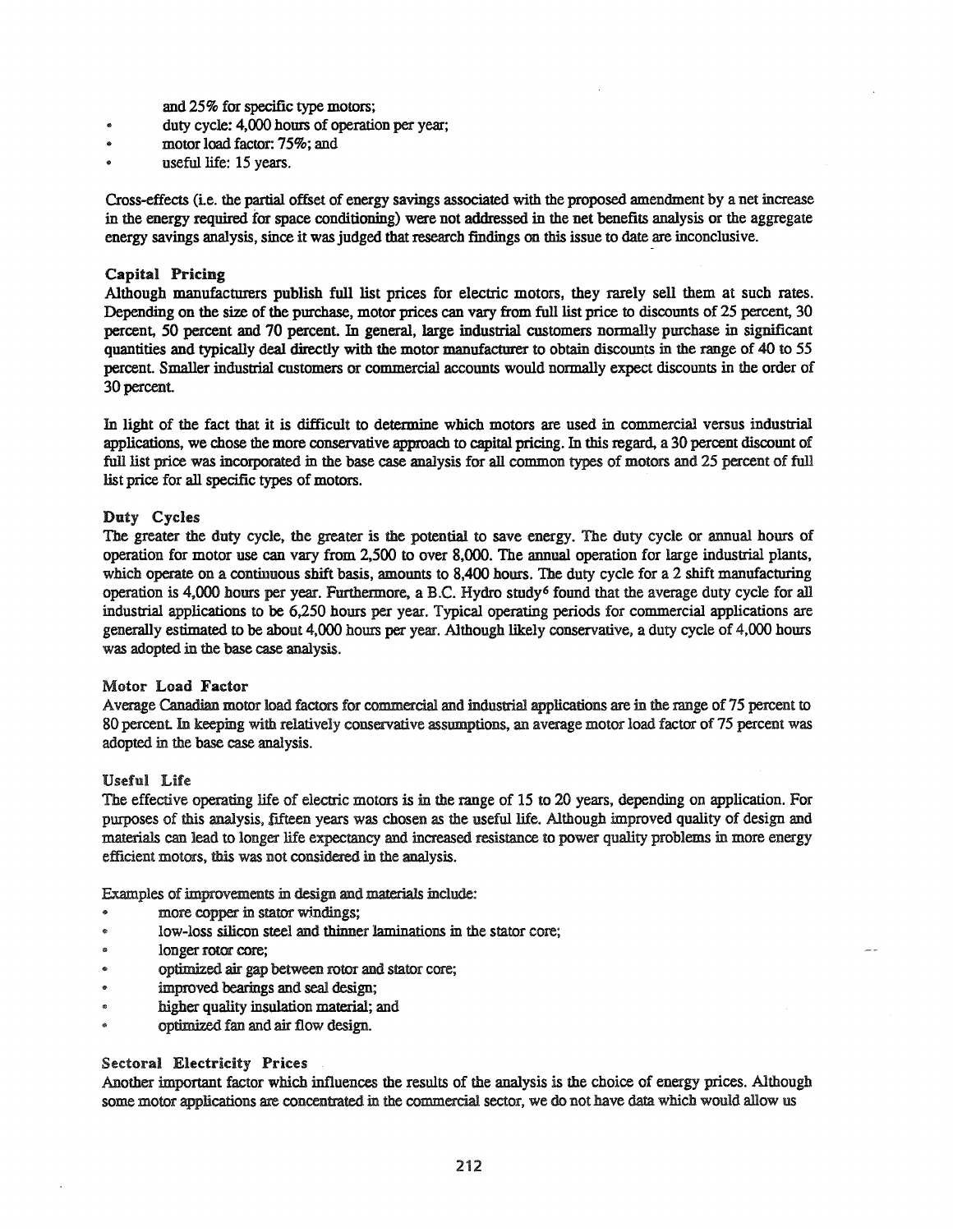to disentangle commercial motor types from industrial. In keeping with the above assumptions pertaining to capital pricing, duty cycles, motor load factor and useful life we chose the conservative approach where energy prices are concerned. As mentioned earlier, Canada average industrial electricity prices were assumed in the base case. One should keep in mind that Canada average commercial electricity prices can be one-third to almost 50 percent greater than industrial prices. In this regard, the economic attractiveness ofmotor technologies would be significantly improved by applying commercial prices to the energy savings.

#### Assumptions for Sensitivity Analysis \_

In addition to the base case, sensitivity analyses were carried out on the following: discount rate, energy prices, incremental capital prices, duty cycles and combinations of the above. All sensitivity analyses were calculated from the base case.

Under the discount rate sensitivity analysis, the base case was re-evaluated under five and ten percent real discount rates.

Under the energy price sensitivity, Canada average industrial electricity prices were substituted with the range of industrial electricity prices projected across Canada, according to Canada's Energy Outlook 1992 - 2020: Update 1994.

In the combined energy price and discount rate sensitivity analysis, the base case was re-evaluated under two extreme scenarios. The first scenario is extremely optimistic in that it combined high energy prices with the low discount rate (5%), thus enhancing the present value of the energy savings relative to the base case. The second (extremely conservative) scenario, had the opposite effect in that it combined low energy prices with the high discount rate (10%). In the capital pricing sensitivity analysis, the following capital pricing regimes were analyzed: full list price, and discounts of 50 percent and 70 percent.

The sensitivity analysis associated with duty cycles considered 2,500 and 6,250 hours of operation per year.

#### Results of Economic Analysis

The results of the net benefits analysis are presented in tables 2 through 4. Table 2 presents the base case results, measured in terms of net present values, for TEFC motors. Table 2 indicates that all motor configurations are economically attractive.

Table 3 presents the base case results for ODP motors. As was the case for TEFC motors, all ODP motor configurations were found to be economically attractive under base case assumptions.

Table 4 presents the base case results for four specific types of motors: lEC or metric motors, dose coupled motors, vertical pump motors, and explosion proof motors. lEC motors are not offered in a full range of sizes. Furthermore, the analysis addressed the most common motor type (TEFC) and speed (1800 RPM) for the 11 sizes available on the market. The results of the IEC motors analysis are economically attractive for all 11 sizes.

Data availability limited the analysis of close coupled motors to the 1 - 15 horsepower size range. Similar to me motors, the analysis focussed on the dominant type (ODP) and speed (1800 RPM). The results of the close coupled motors analysis are economically attractive for the 8 sizes analyzed.

The analysis of vertical pump motors addressed the most common (1800 RPM TEFC) application. The results are economically attractive for the 16 sizes analyzed.

The results of the net benefits analysis for explosion proof motors, which focussed on the most common (1800 RPM TEFC) application, are economically attractive for all sizes.

For reasons discussed below, economic analysis was not undertaken for the remaining four specific motor categories (flange mounted motors, non-standard voltage motors, washdown duty motors, gear motors, and brake motors) proposed for inclusion in the amendment.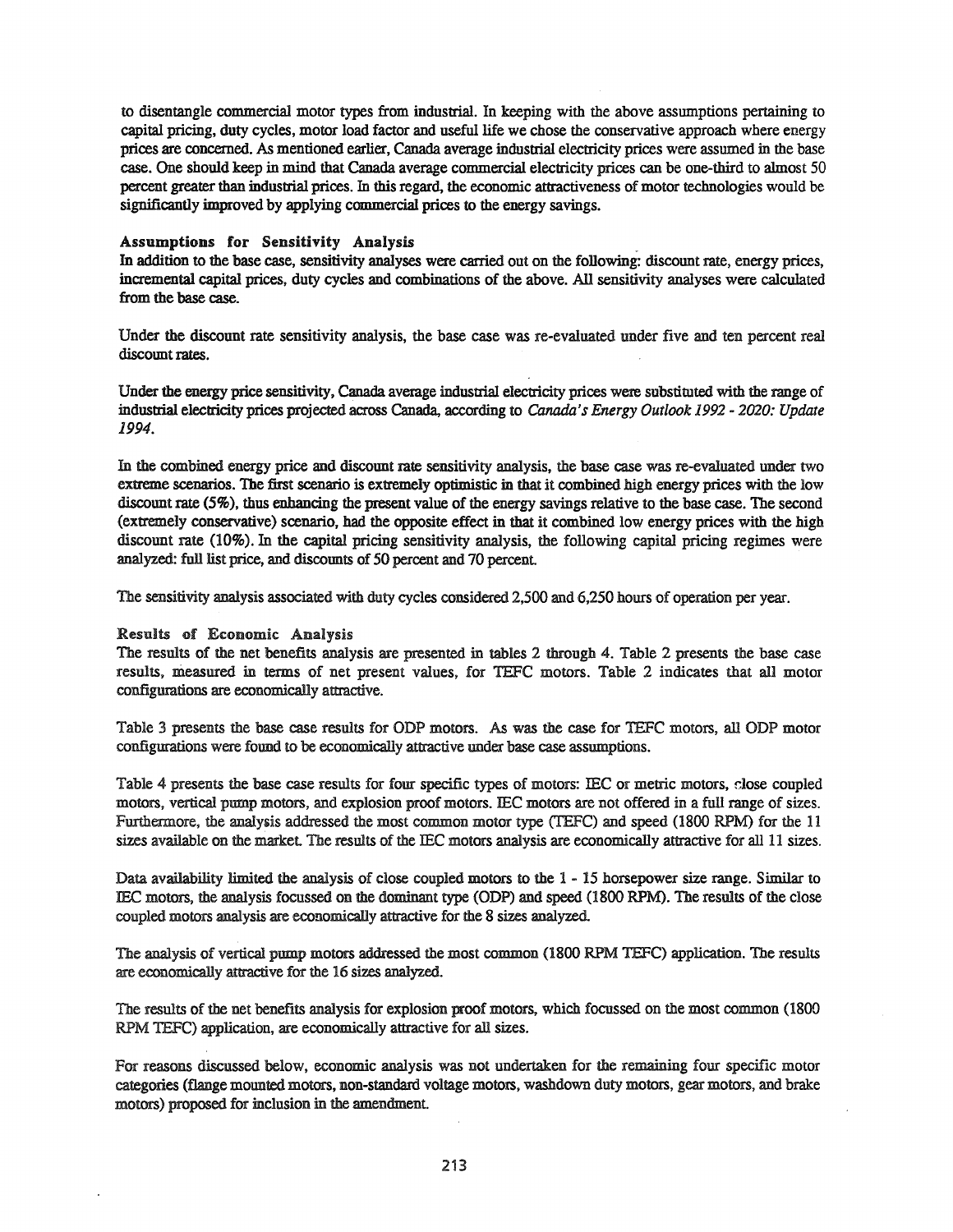### Table 2 Summary of Net Benefits Analysis: TEFC Motors (Net Percent Value \$1993)

| Horsepower | 1200 rpm | 1800 rpm | 3600 rpm |
|------------|----------|----------|----------|
|            |          |          |          |
| 1.0        | 12.14    | 21.54    | 139.37   |
| 1.5        | 60.46    | 50.24    | 54.29    |
| 2.0        | 74.22    | 24.99    | 106.44   |
| 3.0        | 122.94   | 157.17   | 108.84   |
| 5.0        | 142.08   | 155.20   | 232.60   |
| 7.5        | 124.83   | 233.87   | 394.12   |
| 10.0       | 189.12   | 187.75   | 237.29   |
| 15.0       | 454.62   | 440.67   | 550.60   |
| 20.0       | 661.61   | 522.54   | 769.73   |
| 25.0       | 749.42   | 543.91   | 727.38   |
| 30.0       | 797.27   | 614.28   | 1068.25  |
| 40.0       | 978.50   | 663.52   | 1481.51  |
| 50.0       | 1210.87  | 611.39   | 1312.13  |
| 60.0       | 1079.91  | 530.56   | 1508.84  |
| 75.0       | 489.51   | 1165.07  | 1236.56  |
| 100.0      | 681.77   | 1124.36  | 1434.51  |
| 125.0      | 1629.34  | 1094.88  | 1990.77  |
| 150.0      | 644.26   | 940.30   | 1868.93  |
| 200.0      | 4105.97  | 460.52   | 616.28   |

Economic analysis was not undertaken for flange mounted motors because the principal difference between this category of motors and the more common foot mounted motors is in the external mounting hardware, which has little or no effect on motor efficiency.

Non-standard voltage motors were notsubjected to economic analysis because the design voltage of a motor can be changed by selection of the wire size and the number of turns in the winding without any significant effect on efficiency.

Except for the use of seals, which may increase windage friction losses, the design of washdown duty motors is virtually identical to the more common types of motors. Lack of data did not permit a net benefits analysis.

As in the case of flange mounted motors, the motor portion of a gear motor is typically a common design. Furthermore, the very wide range of possible combinations of torque-speed reducer types makes it virtually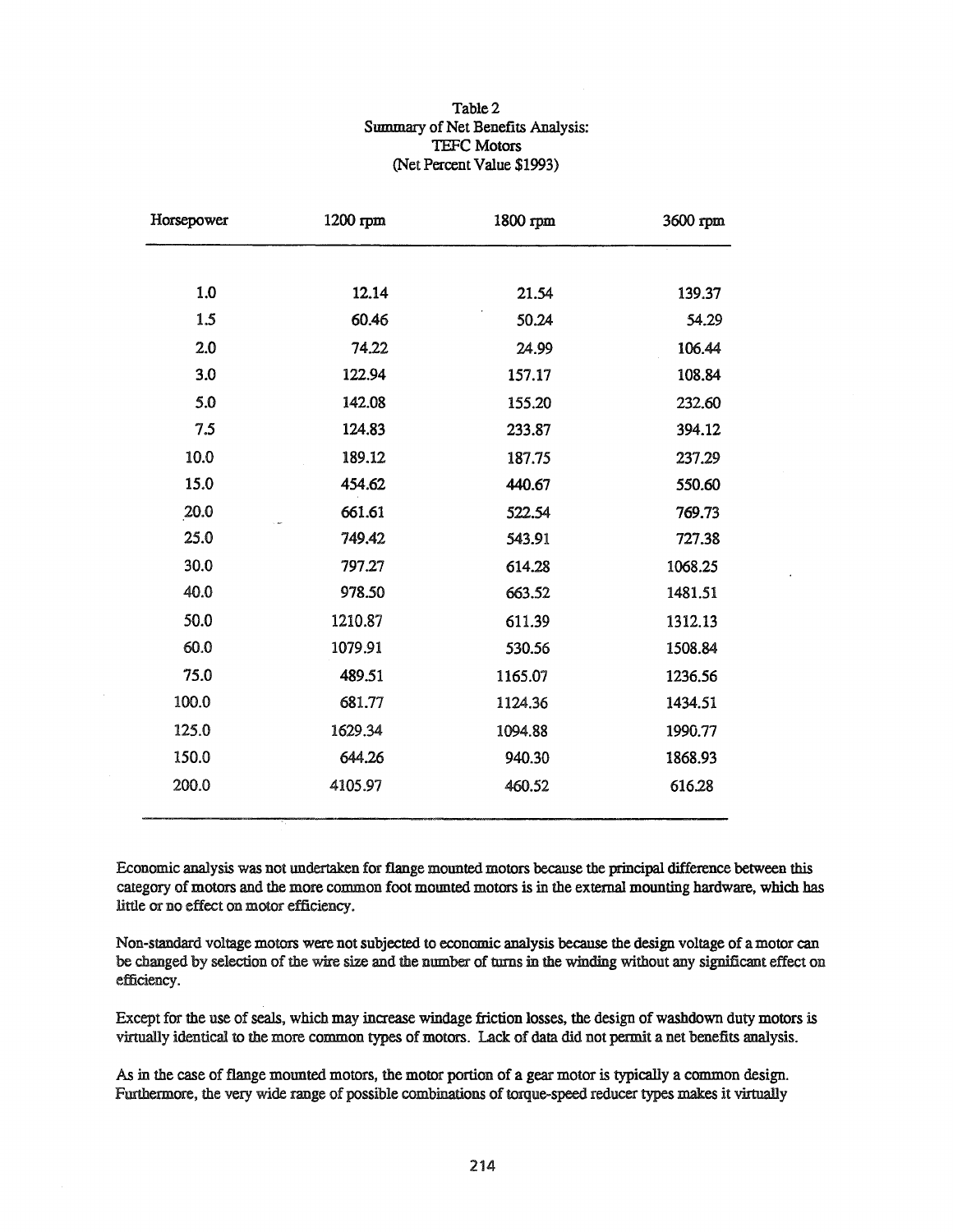impossible to define appropriate efficiency and price data to conduct a net benefits analysis.

Shaft length is the only difference between brake motors and standard NEMA 'T' frame motors. Because the longer shaft associated with brake motors does not impact on energy efficiency, these products were not subjected to a net benefits analysis. The results of the analysis, which applies relatively conservative assumptions concerning capital pricing, duty cycles and sectoral energy prices, show that on average there are positive net economic benefits to Canada from adopting the proposed efficiency standards.

#### Table 3 Summary of Net Benefits Analysis: ODP Motors (Net Present Value \$1993)

| Horsepower | 1200 rpm | 1800 rpm | 3600 rpm |
|------------|----------|----------|----------|
|            |          |          |          |
| 1.0        | n.a.     | 47.31    | n.a.     |
| 1.5        | 68.91    | 139.53   | 50.64    |
| 2.0        | 73.42    | 105.53   | 131.48   |
| 3.0        | 132.16   | 173.50   | 161.52   |
| 5.0        | 167.57   | 241.61   | 224.08   |
| 7.5        | 287.69   | 281.20   | 208.95   |
| 10.0       | 180.92   | 446.12   | 394.49   |
| 15.0       | 235.71   | 297.50   | 235.71   |
| 20.0       | 507.71   | 595.06   | 771.56   |
| 25.0       | 1011.57  | 327.91   | 393.03   |
| 30.0       | 1031.49  | 541.40   | 1805.90  |
| 40.0       | 983.17   | 1293.93  | 758.18   |
| 50.0       | 1497.99  | 1359.50  | 707.57   |
| 60.0       | 1354.61  | 1722.86  | 776.54   |
| 75.0       | 1706.04  | 2712.58  | 1339.46  |
| 100.0      | 1847.32  | 2718.15  | 1245.89  |
| 125.0      | 2102.25  | 2337.43  | 2809.51  |
| 150.0      | 1995.37  | 2804.60  | 2585.59  |
| 200.0      | 2104.82  | 2945.67  | 1808.55  |

n.a.: data not available to conduct analysis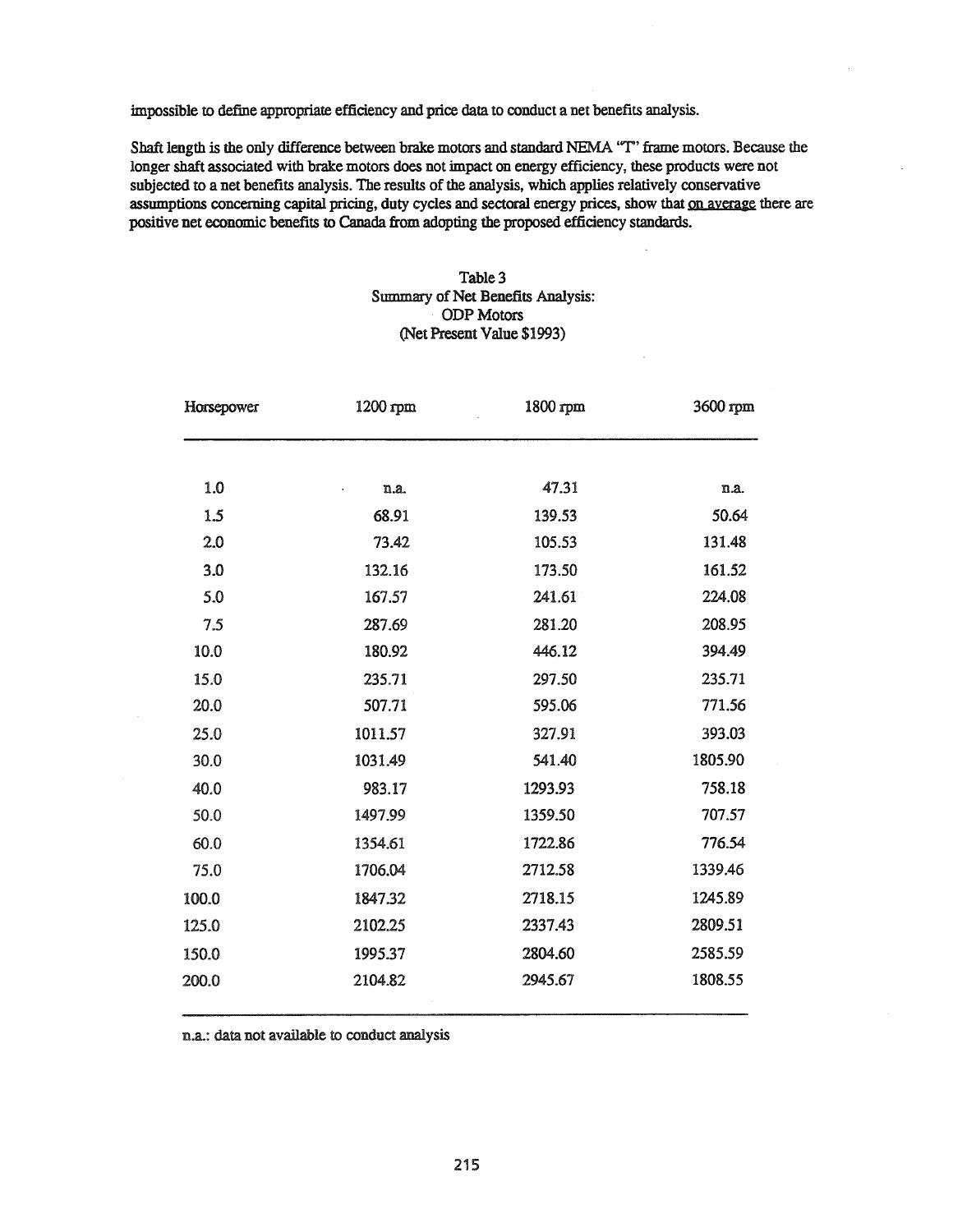## Table 4 Summary of Net Benefits Analysis: Specific Motor Types (Net Present Value \$1993)

| Horsepower | <b>IEC</b><br>(Metric)<br>1800 rpm<br><b>TEFC</b> | Close<br>Coupled<br>1800 rpm<br>ODP | Vertical<br>Pump<br>1800 rpm<br><b>TEFC</b> | Explosion<br>Proof*<br>1800 rpm<br><b>TEFC</b> |
|------------|---------------------------------------------------|-------------------------------------|---------------------------------------------|------------------------------------------------|
| 1.0        | 102.76                                            | 70.79                               | n.a.                                        | 55.44                                          |
| 1.5        | 153.00                                            | 90.65                               | n.a.                                        | 62.13                                          |
| 2.0        | 123.01                                            | 64.96                               | n.a.                                        | 39.32                                          |
| 3.0        | 286.44                                            | 340.55                              | 237.96                                      | 388.50                                         |
| 5.0        | 160.63                                            | 461.31                              | 156.78                                      | 345.94                                         |
| 7.5        | 265.86                                            | 606.54                              | 389.72                                      | 407.91                                         |
| 10.0       | 369.95                                            | 788.78                              | 560.53                                      | 315.00                                         |
| 15.0       | 424.75                                            | 485.08                              | 429.72                                      | 1202.53                                        |
| 20.0       | 521.91                                            | n.a.                                | 634.34                                      | 1084.94                                        |
| 25.0       | 576.46                                            | n.a.                                | 848.98                                      | 1147.92                                        |
| 30.0       | 651.07                                            | n.a.                                | 981.51                                      | 595.35                                         |
| 40.0       | n.a.                                              | n.a.                                | 1532.51                                     | 1704.56                                        |
| 50.0       | n.a.                                              | n.a.                                | 1688.65                                     | 1534.62                                        |
| 60.0       | n.a.                                              | n.a.                                | 1909.73                                     | 2116.45                                        |
| 75.0       | n.a.                                              | n.a.                                | 1456.54                                     | 1370.31                                        |
| 100.0      | n.a.                                              | n.a.                                | 1979.67                                     | 4107.43                                        |
| 125.0      | n.a.                                              | n.a.                                | 2005.56                                     | 6274.73                                        |
| 150.0      | n.a.                                              | n.a.                                | 3363.50                                     | 6413.46                                        |
| 200.0      | n.a.                                              | n.a.                                | 840.21                                      | n.a.                                           |

n.a.: data not available to conduct analysis

>I< Based on use in hazardous applications (eg. in petro chemical and mining industries) the duty cycle for explosion proof motors is assumed to be 6,250 hours of operation per year.

# ENERGY/C02 ANALYSIS

#### Methodology and Assumptions

The energy savings impacts associated with the amendment were calculated using Natural Resources Canada's energy end-use models. The aggregate energy savings were determined by comparing the 'business as usual' case  $(i.e., excluding the proposed amendment)$  and the impact case  $(i.e., the business as usual scenario including the$ proposed amendment) for the commercial and industrial sectors.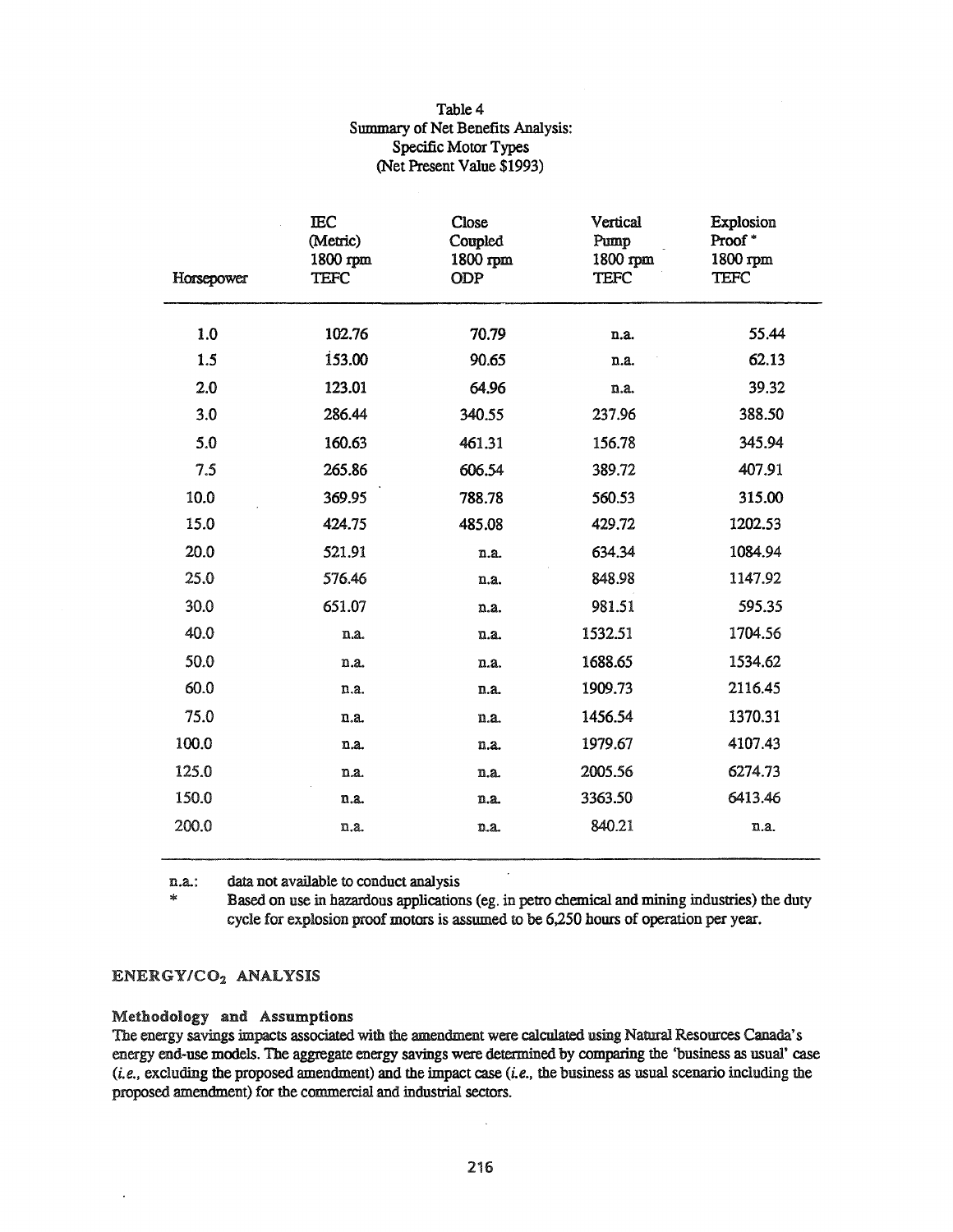The reductions in  $CO<sub>2</sub>$  emissions were calculated by applying emissions factors, consistent with those published by Environment Canada, to the marginal fuels used to generate the electricity that would be saved through the amendment. This analysis was done on a provincial basis to reflect regional differences in the mix of fuels to produce electricity.

#### Results

The impact of the amendment, in terms of aggregate annual energy savings, is presented in Table 5. The sectoral results are presented for the years 2000, 2005, 2010 and 2020. As indicated in Table 5, 4.3 petajoules of energy would be saved in the year 2000. Energy savings would continue to increase through 2020 as sales of new motors steadily replace the pre-regulation stock. Furthermore, expansion of the stock (i.e., associated with new construction) would enter the market at the higher efficiencies prescribed through regulation. Approximately 17.7 petajoules of energy would be saved in the year 2020.

The estimated annual reductions in  $CO<sub>2</sub>$  emissions, resulting from the aggregate energy savings, are presented in Table 6. As shown in Table 5, the estimated reduction in  $CO<sub>2</sub>$  amounts to 0.56 megatonnes in the year 2000 and increases to 2.14 megatonnes in the year 2020.

|                                               | (Petajoules) |                |            |             |  |
|-----------------------------------------------|--------------|----------------|------------|-------------|--|
|                                               | 2000         | 2005           | 2010       | 2020        |  |
| <b>Commercial Sector</b><br>Industrial Sector | 2.1<br>2.2   | 4.6<br>5.9     | 6.8<br>9.5 | 6.7<br>11.0 |  |
| <b>Total Energy Savings</b>                   | 4.3          | 10.5<br>$\sim$ | 16.3       | 17.7        |  |

### Table 5 Aggregate Energy Savings (petajoules)

### Table 6 Reduction in Carbon Dioxide Emissions (Megatonnes)

|                                       | 2000 | 2005 | 2010 | 2020 |
|---------------------------------------|------|------|------|------|
| Total Reduction in<br>$CO2$ Emissions | 0.56 | 1.33 | 2.03 | 2.14 |